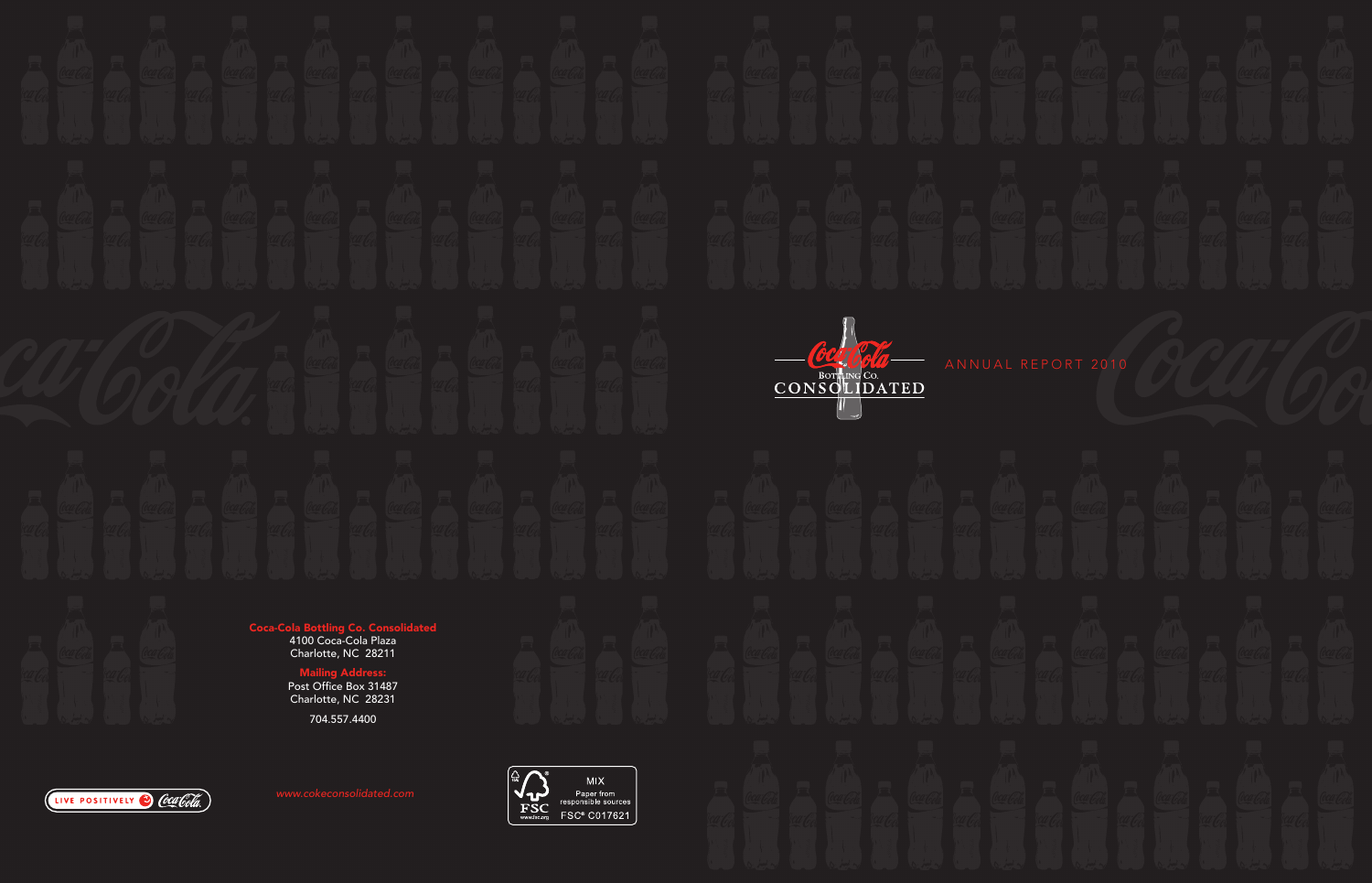is the largest independent Coca-Cola a leader in manufacturing, marketing and manages bottling territories with a consumer base of approximately 20 million people. Coca-Cola Bottling Co. Consolidated is listed on the NASDAQ under the symbol COKE.



This annual report is printed on recycled paper.

 $\int\!\!\!\!\!\!\int$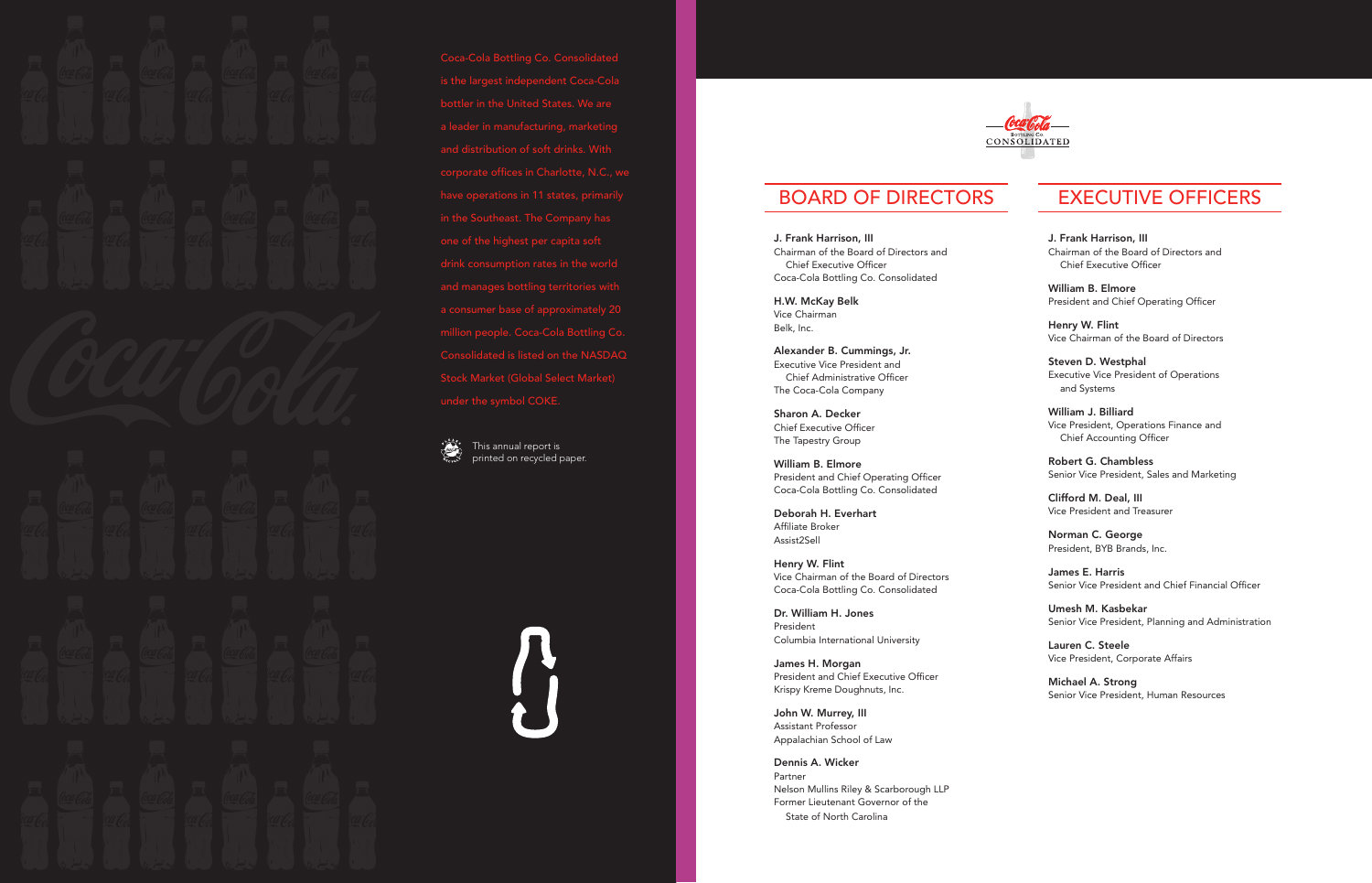### LETTER TO SHAREHOLDERS

ear Shareholders, D

Last year was very successful for your Company. Going into 2010, we faced numerous uncertainties including an economy struggling to come out of recession, high unemployment across much of our franchise territory and continued volatility of many of our key input costs. In light of this, we are pleased to report the Company had very strong financial performance in 2010 and continued to drive improvement in all of its core objectives.

The Company's Purpose Statement has four core objectives that guide us:

- **Growing Profitably**
- Pursuing Excellence
- **Serving Others**
- Honoring God In All We Do

#### GROWING PROFITABLY

The Company reported very strong financial performance for 2010 with reported net income of \$36.1 million, or basic net income per share of \$3.93, compared to net income of \$38.1 million, or basic net income per share of \$4.16 in 2009. The comparability of earnings

between 2010 and 2009 was impacted by several unusual items. Our 2010 results include non-cash losses on our hedging programs of \$3.2 million net of tax, or \$0.35 per share; after-tax gain from the impact of the Nashville flood of \$0.5 million, or \$0.06 per share; an expense of \$0.5 million, or \$0.05 per share, due to the change in tax law eliminating the tax deduction for Medicare Part D subsidies; and favorable adjustments to income tax expense of \$1.7 million or \$0.18 per share. Our 2009 results included noncash gains on our hedging programs of \$8.5 million net of tax, or \$0.93 per share; favorable adjustments to income tax expense of \$7.1 million, or \$0.77 per share; and \$1.1 million net of tax, or \$0.12 per share, of additional income from the 53rd week of 2009. Excluding these unusual items, net income and basic net income per share for 2010 were \$37.7 million and \$4.11 compared to \$21.5 million and \$2.35 for 2009.

Through the course of the year, we saw improvement across many channels of our business that helped drive an increase in physical case volume of 4.4 percent, the highest volume growth we have seen in more than five years. Higher volume and fewer increases in our key raw material costs led to improved gross



*In 2010, we experienced the highest volume growth in five years.*

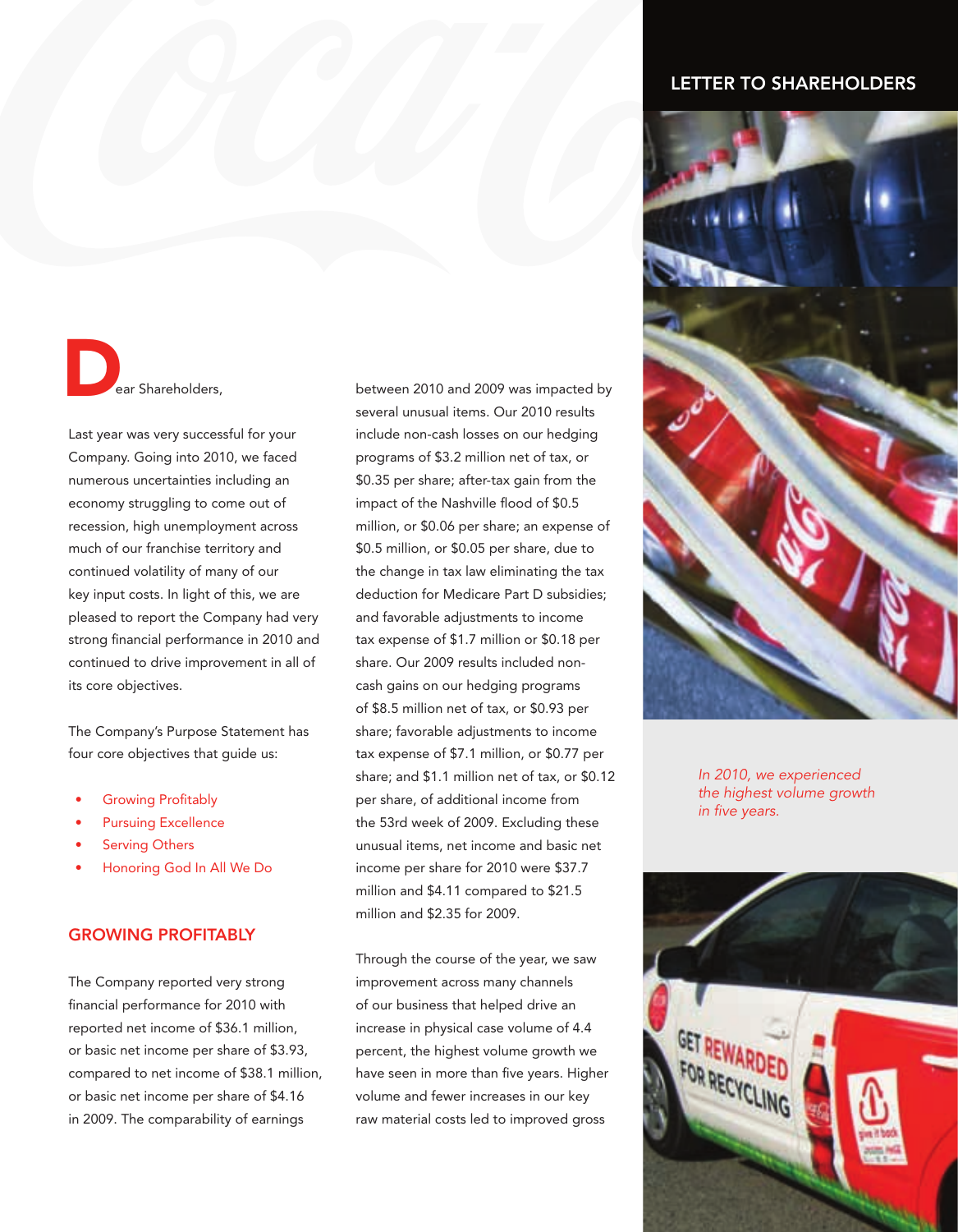## LETTER TO SHAREHOLDERS



*24-ounce package*



*16-ounce package*

margin in 2010. Our results included strong growth in future consumption channels and continuing improvement in our convenience store and on-premise channels, which have been severely impacted by the ongoing economic downturn. Our 16- and 24-ounce packaging strategy in the convenience channel, with the 16-ounce offered at \$0.99, has continued to appeal to consumers. This strategy has grown both volume and share, while providing value to our customers and consumers.

The Company continued to work on its long-term goal of strengthening its financial position in 2010, generating free cash flow of approximately \$46 million, which is available to reduce long-term debt. We are focused on continuous improvement of our balance sheet in order to ensure the Company has the capability and capacity to grow and take advantage of strategic opportunities when available. In the past 10 years, the Company has reduced long-term debt by more than \$450 million, a testament to our focus on this important financial objective.

### PURSUING EXCELLENCE

The Company has adopted a continuous improvement operational perspective focused on constantly finding ways to better serve our customers, more productively and efficiently. We operate in a very competitive environment and know that yesterday's methods will not meet today's nor tomorrow's requirements for our customers or our shareholders. We continuously review all aspects of what we do and how we do it to find better ways to produce, sell, and

deliver the world's greatest refreshment products and to serve our customers and consumers.

Our sales and delivery teams have significantly improved our selling execution and customer service through a program called Right Execution Daily (RED). Through the RED program, we survey customers to evaluate the quality of our service and the effectiveness of our sales and merchandising in a sales outlet. During 2010, our employees

During 2010, our employees performed more than 100,000 surveys, providing invaluable insight and information to help us market and deliver more efficiently and to respond to our customers' business needs.

performed more than 100,000 surveys, providing invaluable insight and information to help us market and deliver more efficiently and to respond to our customers' business needs.

The production and delivery of our products present significant logistical challenges and expense that we strive to overcome. From procurement of raw materials to delivering the finished products to our customers, we are focused on efficiency in all aspects of our supply chain. In 2010, we continued the consolidation of smaller distribution facilities into larger ones to generate more economies of scale. We also continued to leverage an automated load-building system in our Charlotte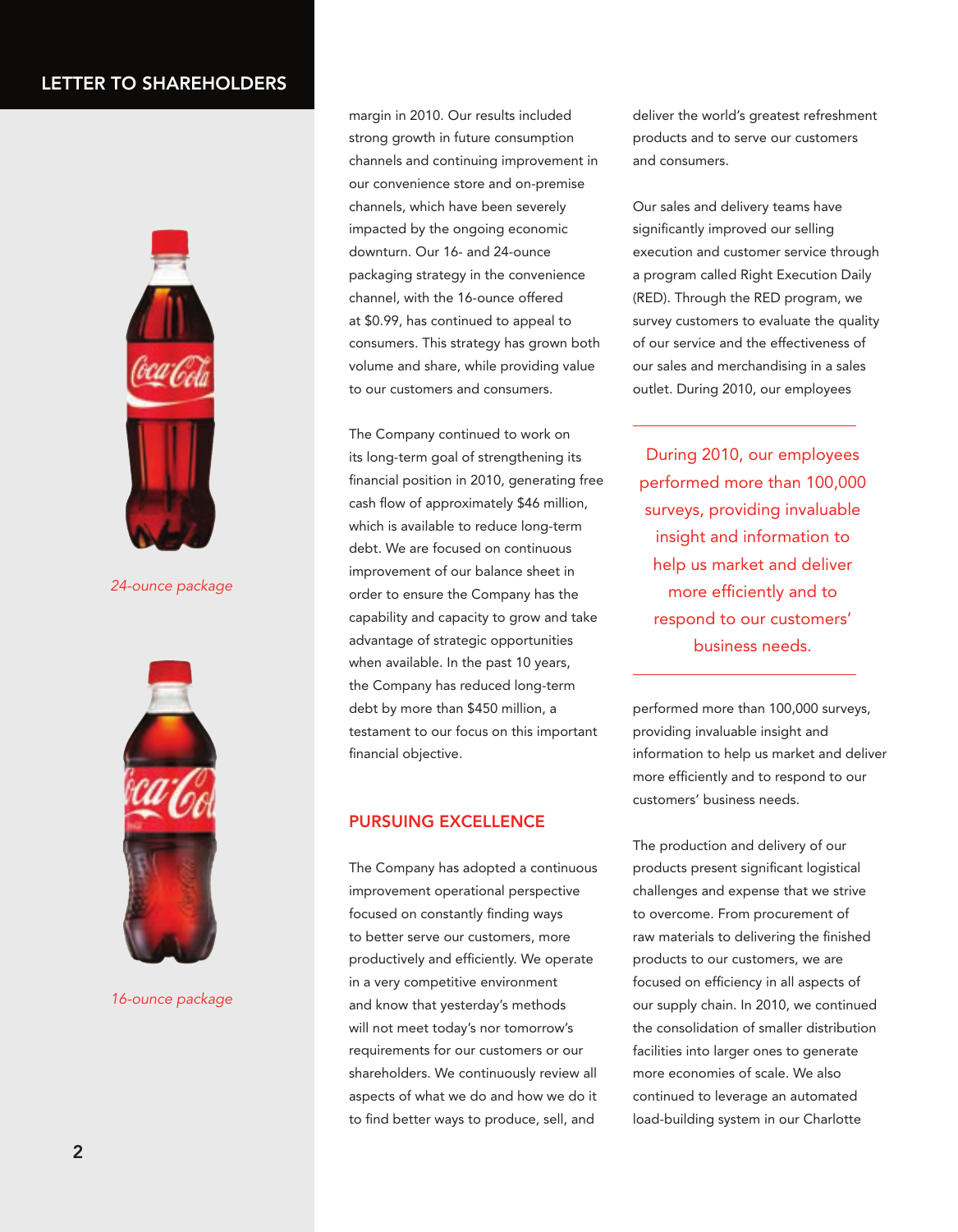distribution facility. This allowed us to consolidate two branches, increasing load size and efficiency while reducing delivery costs.

Our trucking fleet is one of the largest in the southeastern United States. The past few years, we have significantly expanded the amount of backhaul and freight brokerage work we do for third parties. This has increased our fleet utilization from 50 percent in 2008 to 65 percent in 2010.

Also during 2010, we experienced a terrible natural disaster in our Nashville production and distribution facility. Record rainfall in May resulted in flood waters filling the entire facility to depths of three to five feet. In a great testament to the incredible spirit, capability and drive of our employees, the cleanup and rebuilding began before the flood waters had even receded. Our employees, who normally produce the world's greatest beverages, shifted gears and became the world's most incredible cleanup team.

## LETTER TO SHAREHOLDERS



*Our 16- and 24-ounce packaging strategy has driven growth.*

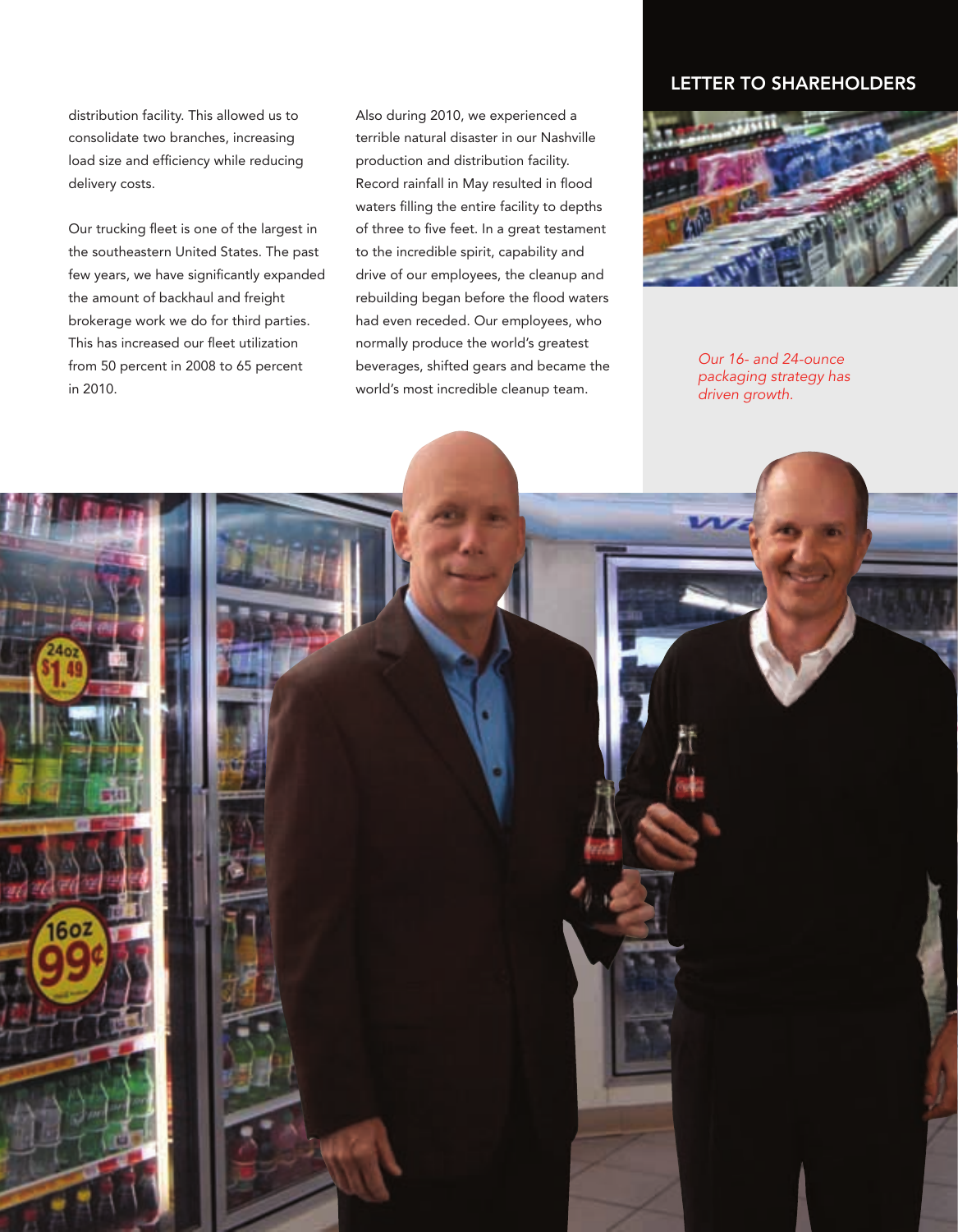## LETTER TO SHAREHOLDERS LETTER TO SHAREHOLDERS



*Caption text services better than anyone else. We strive to make, sell, and deliver products and* 



Distribution normally handled by this facility shifted to our other Nashville facility, and we were able to maintain service to our customers with very little disruption.

### SERVING OTHERS

Serving others is ingrained in all that we do each and every day. We strive to serve our customers, consumers, and the communities where we live and work. The Company, through our employees,

to be good corporate citizens, we must take a leadership role in promoting sustainable communities.

is actively involved in numerous activities serving the physical, emotional and spiritual needs of our neighbors. We recognize that in order to be good corporate citizens, we must take a leadership role in promoting sustainable communities. One way we have done this is through our Coca-Cola Recycle and Win program, which rewards citizens who are "caught" recycling the correct way in their community's curbside recycling program. The Coca-Cola Recycle and Win program has been implemented in cities and towns in North Carolina, Tennessee and West Virginia, and we hope to expand the program to other cities and towns throughout our sales territory. Through this unique and engaging program, we partner with local governments, retailers, and citizens to promote and increase recycling rates.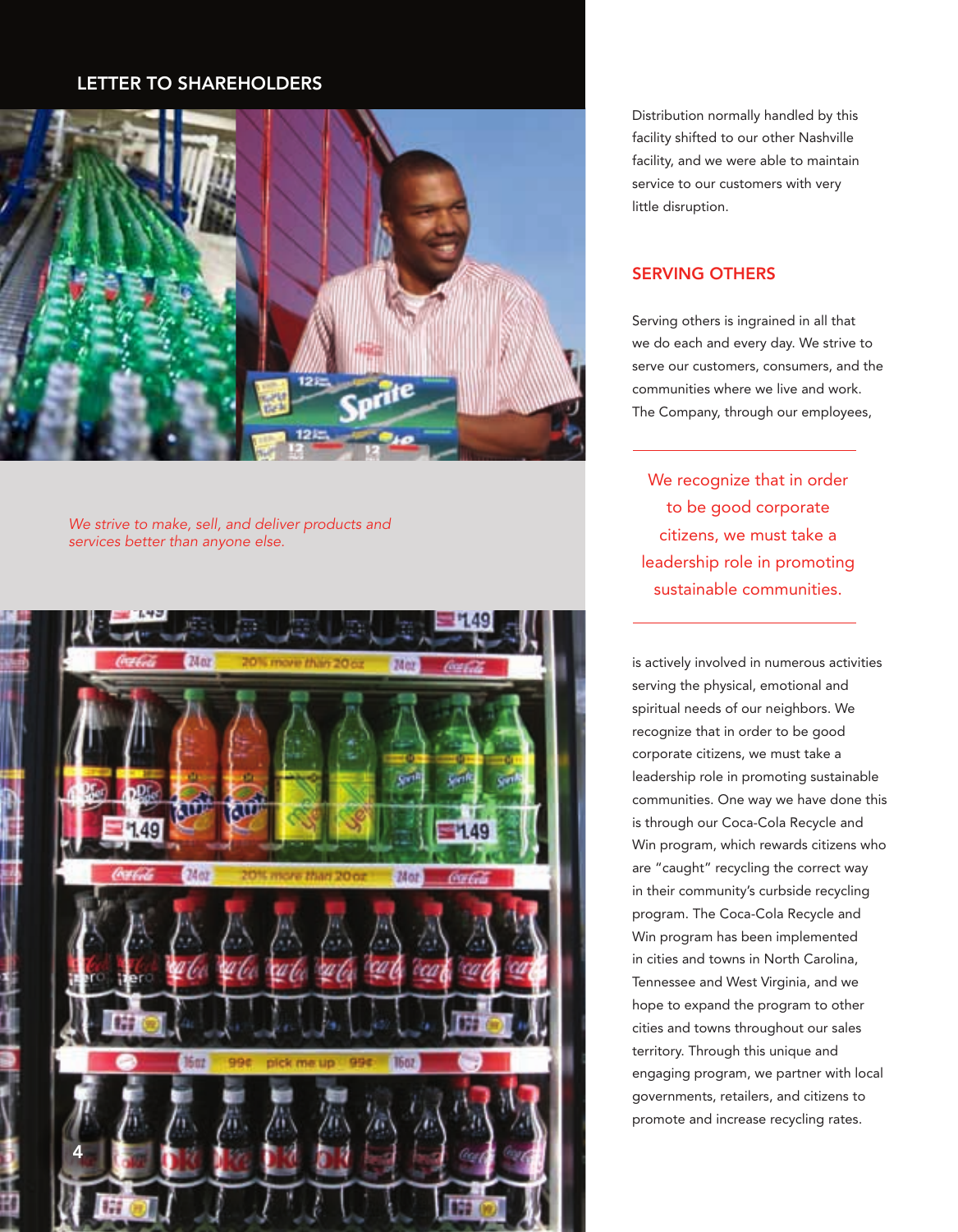In 2010, we also initiated an ongoing relationship with the Wounded Warrior Project. More than 39,000 of our nation's armed forces personnel have been physically wounded during the current military conflicts. Thousands more are estimated to be recovering from invisible wounds of war. Wounded Warrior Project assists wounded veterans and their families through a holistic approach to recovery, providing programs and services to aid physical rehabilitation and improve mental health and well-being. In sponsoring the three-day Soldier Ride to raise awareness for the Wounded Warrior Project, and engaging our partners Circle K and Charlotte Motor Speedway to do the same, we are reaching out to help these veterans to whom we owe our freedom.

### HONORING GOD IN ALL WE DO

The most important of our four core objectives is Honoring God In All We Do. We believe this objective sets the bar very high - for the values we hold dear as a company; for the humble character we expect of our employees; and, for the integrity inherent in each and every relationship between the Company and its employees and the many consumers, customers, suppliers, communities and other constituents we serve. Our Purpose Statement, which we shared

in our 2009 Annual Report, sets forth the God-honoring values which should define your expectations of us and our employees and the actions which support those values. No matter what your connection to our Company, we invite you to hold us accountable for these values and actions as we strive to hold ourselves accountable in all facets of our business and our relationships. We feel fortunate to be in this great business and want to express our gratitude many-fold to you and others we serve.

#### LOOKING FORWARD

We are privileged to lead a great company that produces, distributes and sells the world's greatest brands. Our success in 2010 was attributable to many factors, including our customers, our consumers, our 5,000-plus dedicated employees and ongoing support from our partner, The Coca-Cola Company. We overcame many obstacles in 2010, including a very challenging economy. As we look forward to 2011, we continue to face an economy that has been slow to recover and significant increases in the cost of many raw materials we use to produce and distribute our products. We believe we will continue to meet all of the challenges facing us and deliver value for all whom we serve. Thank you for your ongoing support of our Company.

J. F. A Hamin I

J. Frank Harrison, III Chairman of the Board and Chief Executive Officer

Wer Sten

William B. Elmore President and Chief Operating Officer

# LETTER TO SHAREHOLDERS

| 236   |         |                                    |
|-------|---------|------------------------------------|
|       |         |                                    |
| 132   |         | 2002 PET US24 MMD 3% FRUIT PUNK    |
| 154   | 1-2     | 2202 PET LS12 TS NOS REGULAR       |
|       |         | 10.102 PET LS2 13 BC TUM YUMO      |
| 153   | 2.2     | 10.1074231524<br><b>STATISTICS</b> |
| 651   |         | 2002 PET LS24                      |
| 134   | 1-6     | MAE                                |
| 133   |         | 2002 PET LS24                      |
|       | $2 - 6$ | <b>2002 PET LS2</b>                |
| 134   | $3-6$   | 20022118824                        |
| 133   | 4-6     | 2002 PET LS24 COKE                 |
| 134   | $5-6$   | 2002 PET LS24 COKE ZER             |
|       |         | 2007 PET LS24 COKE 2ERO 6          |
| 133   | 吊吊      |                                    |
| 236   |         | 200Z PET LS24 MMD 3% FRUIT         |
| 134   | 1.4     | <b>2007 PET ISSUEDIE ALL DOP</b>   |
|       |         | 2007 PET USA CONE 7 FRO C          |
| 133   | $2 - 4$ | 2007 PET US24 COKE 7ERO O          |
| 体型    | $3-4$   |                                    |
| Cir e |         | on a z certa cas souti program     |
|       |         |                                    |

*We have one of the largest trucking fleets in the southeastern United States.*